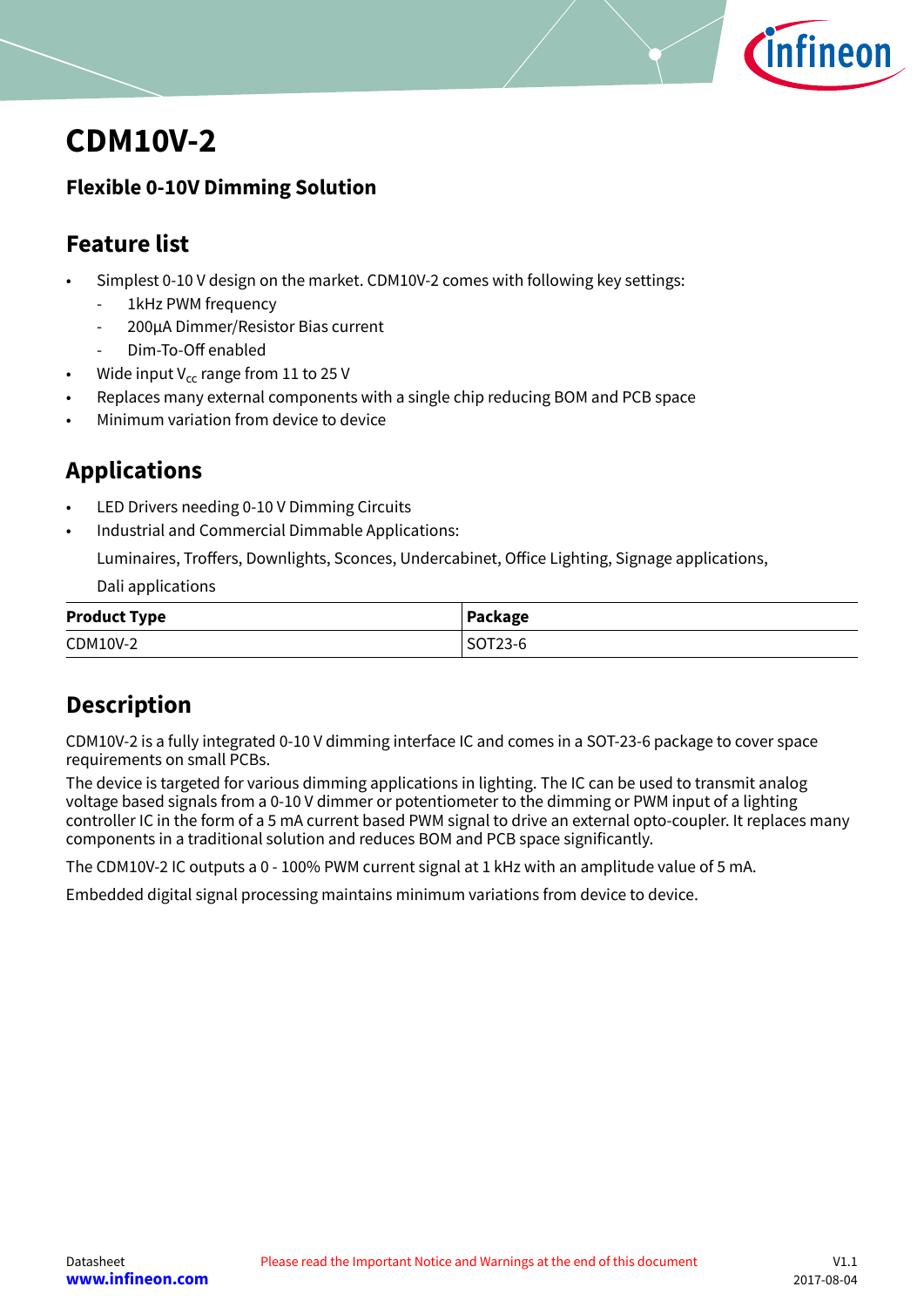

# Table of contents

## **Table of contents**

| 4 |  |
|---|--|
|   |  |
|   |  |
|   |  |
|   |  |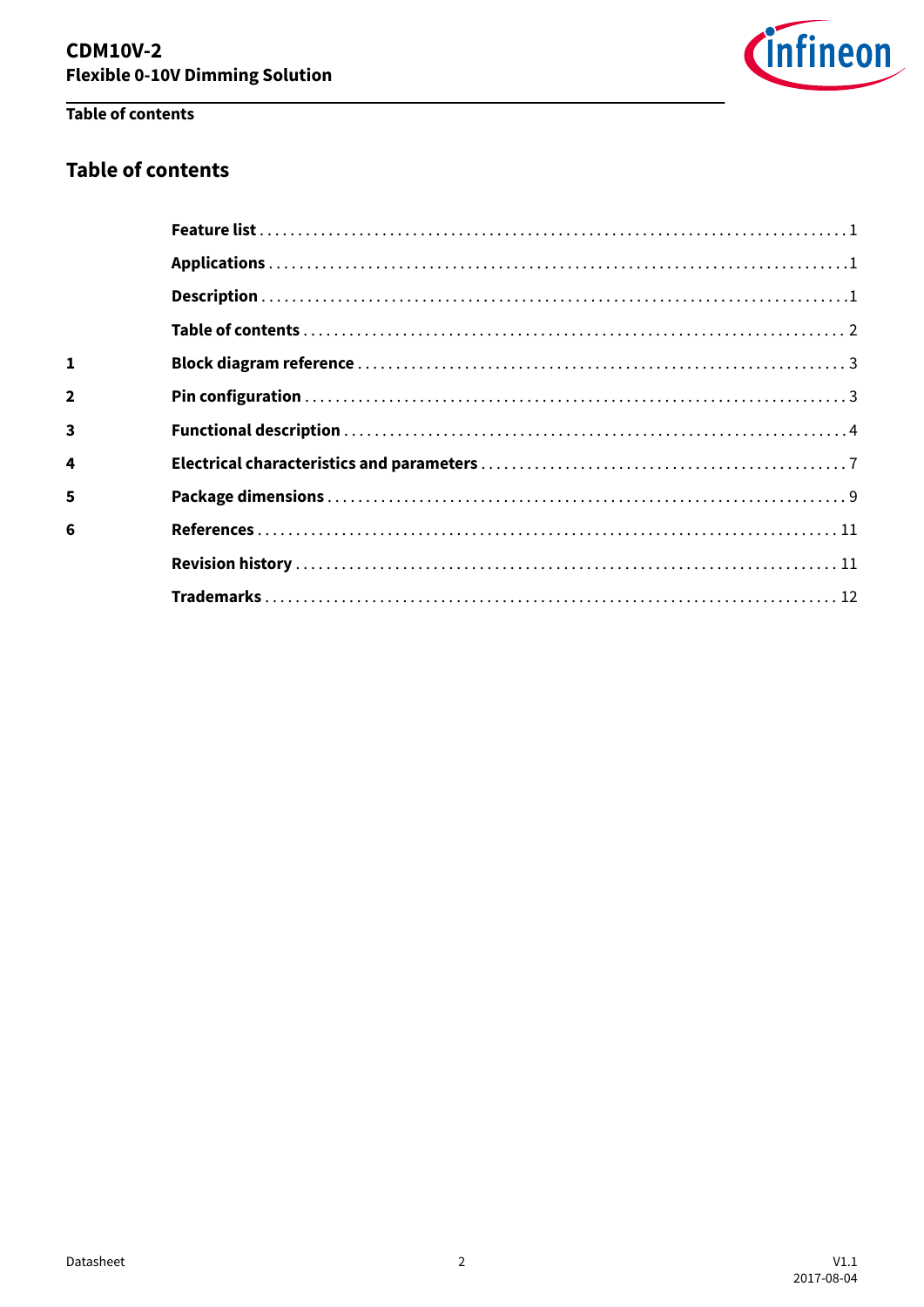### <span id="page-2-0"></span>**Block diagram reference**



# **1 Block diagram reference**

**Figure 1 Block Diagram of the CDM10V-2**

# **2 Pin configuration**

### **Table 1 Pin configutation**

| Pin | <b>Name</b>       | <b>Function</b>                      |
|-----|-------------------|--------------------------------------|
|     | $V_{CC}$          | Input supply voltage                 |
|     | <b>GND</b>        | GND                                  |
|     | <b>l</b> out      | PWM output current                   |
| 4   | NC.               | GND                                  |
|     | <b>NC</b>         | GND                                  |
| 6   | $R_{\text{dim}+}$ | Dimmer current output /Voltage sense |

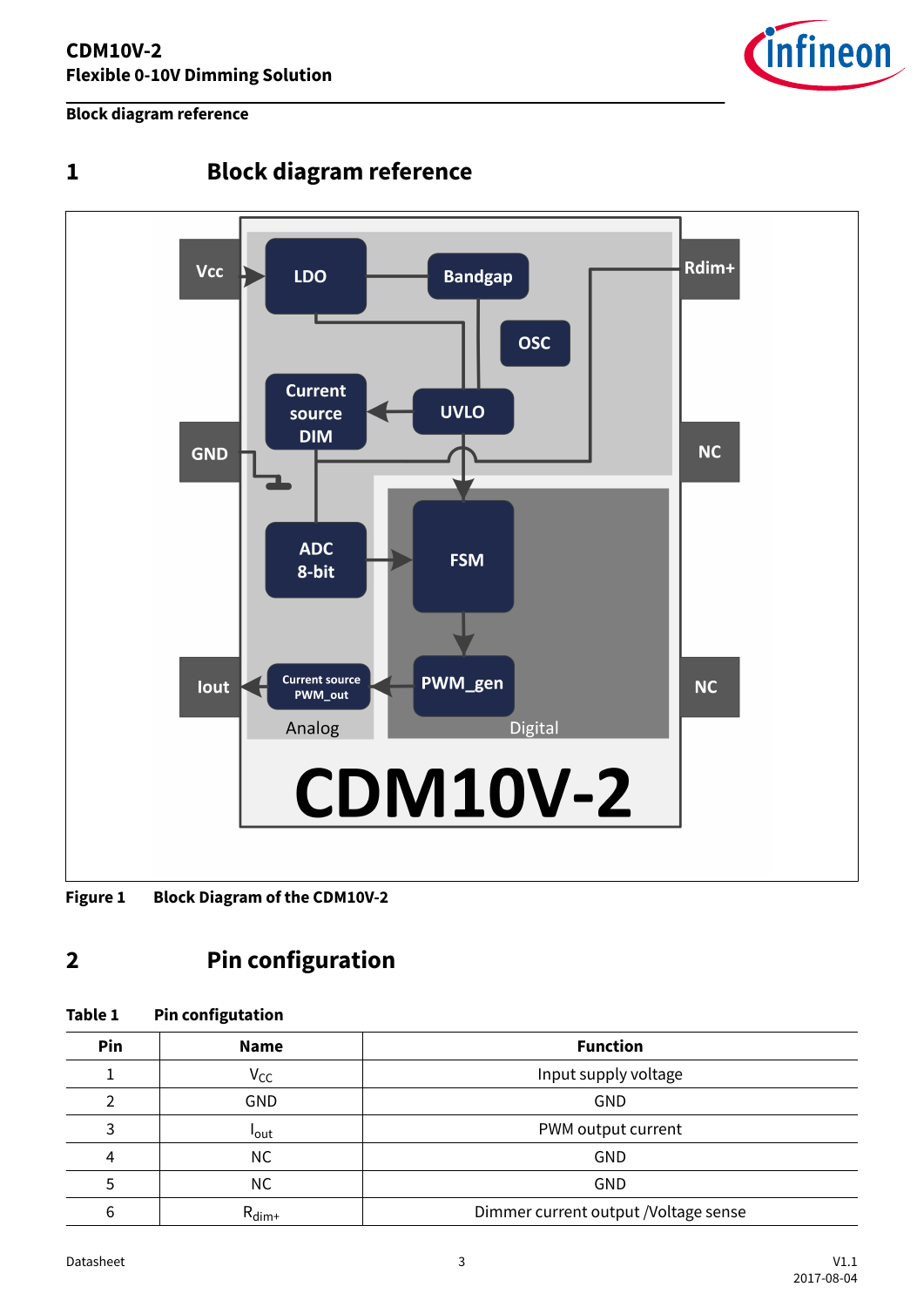

<span id="page-3-0"></span>**Functional description**

# **3 Functional description**

## **Typical Application Circuit**



### **Figure 2 Typical Application Circuit**

- Note: The Diode marked with \* is for the protection of the  $R_{\text{dim}+}$ -Pin when active dimming is used. This is because the voltage on this Pin is not allowed to be higher than  $V_{\text{CC}}+0.5V$ . It is advised to use a low leakage, low reverse current Schottky-Diode in order to not influence the dimming performance (e.g. MMSD301T1G).
- Note: The capacitor connected to the  $R_{\text{dim}+}$ -Pin reduces the amount of coupled noise to the dimming signal. The size of this capacitance should be in the range of 2.2 - 10 nF (typ. 4.7 nF), where a small capacitor allows steeper edges of the dimming signal, a larger capacitor enhances the noise reduction.

### **Recommended cooling area**

In order to guarantee the full functionality of the CDM10V-2 device, the required cooling area has to be selected according to the graph in **[Figure 3](#page-4-0)**.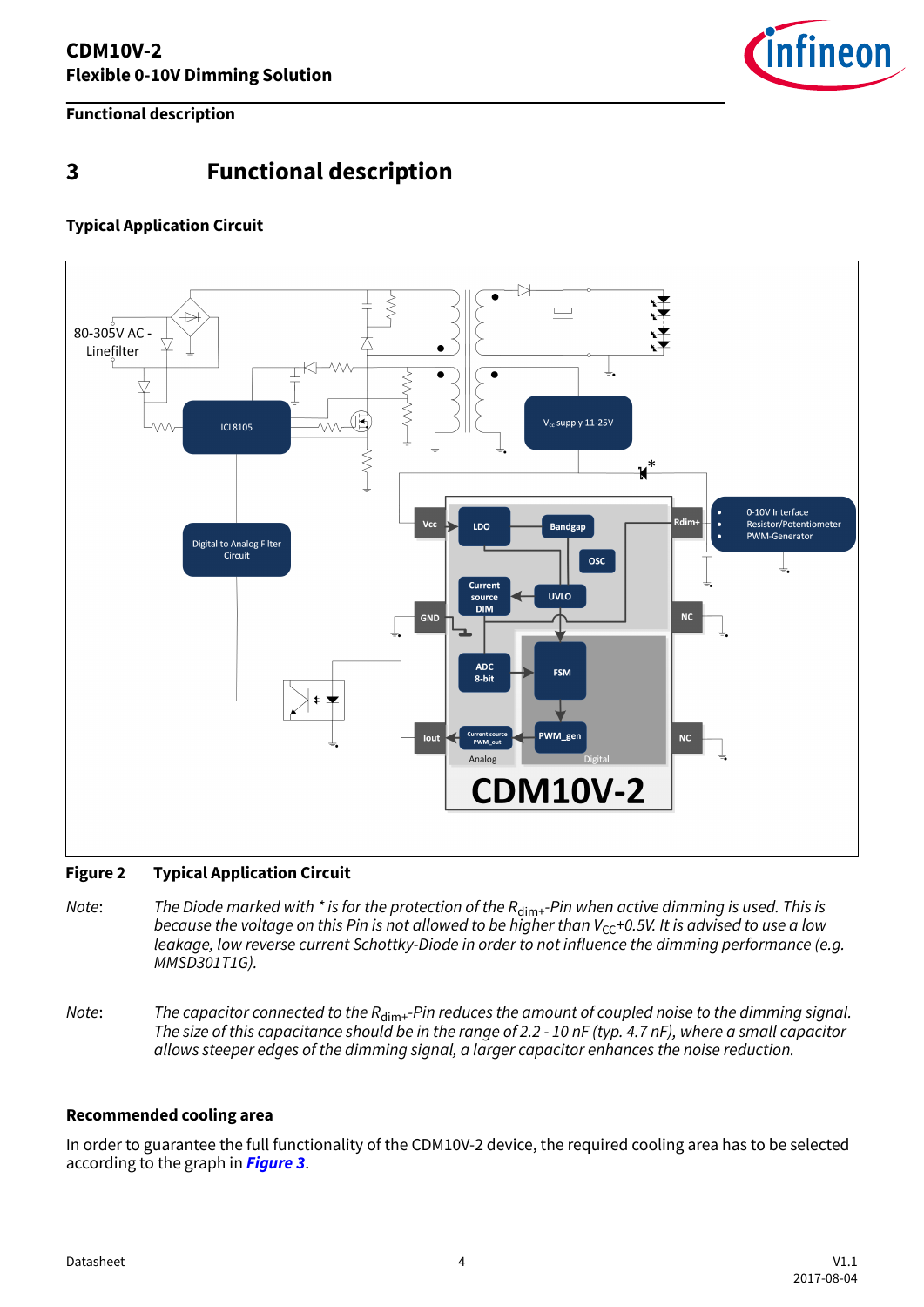## <span id="page-4-0"></span>**CDM10V-2 Flexible 0-10V Dimming Solution**



## **Functional description**



**Figure 3 Cooling area over ambient temperature CDM10V-2**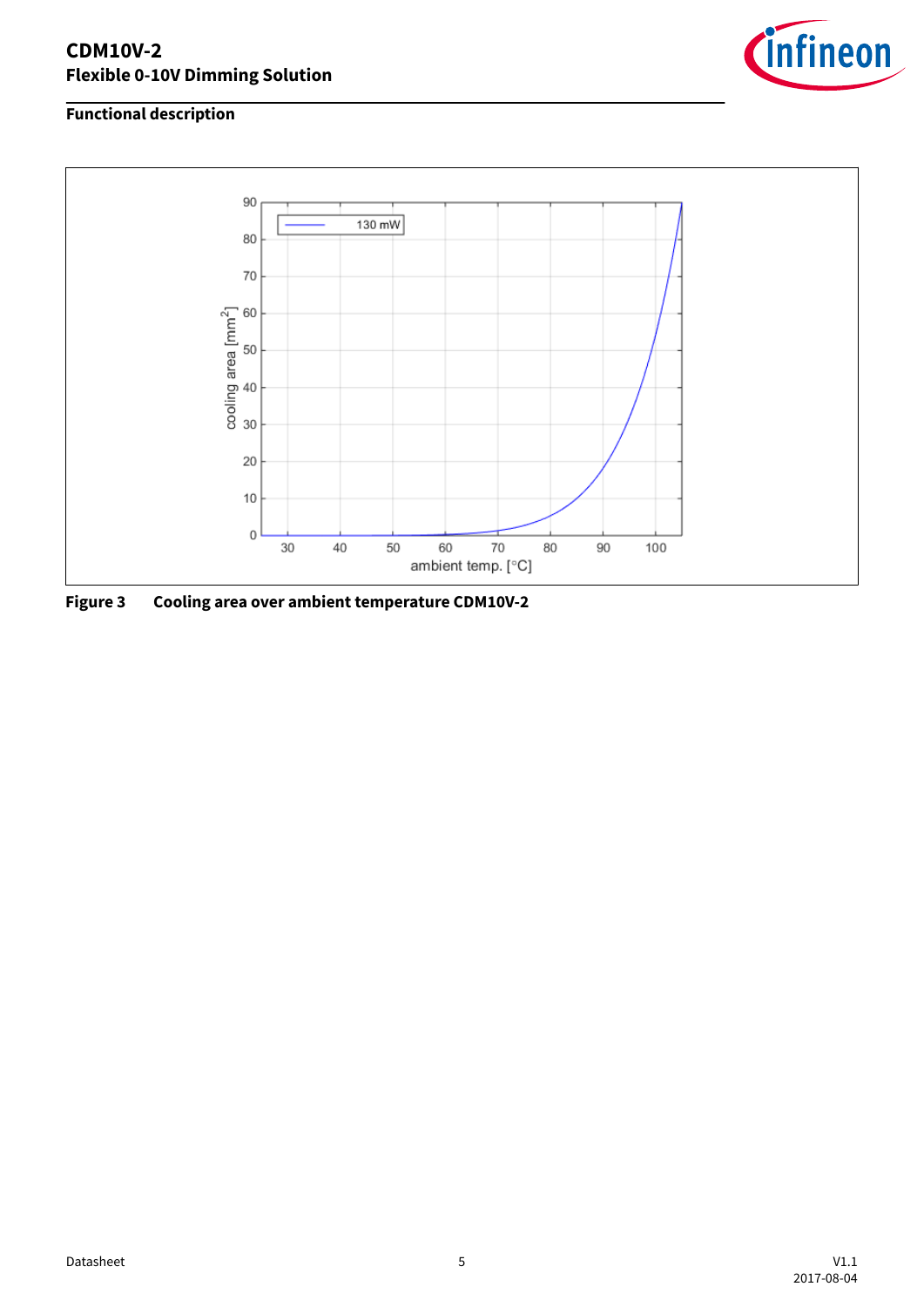**Functional description**



## **Dimming Characteristic**

## **Table 2 PWM Output current referring to Rdim+-Pin Voltage**

| $R_{\text{dim}+}$                        | <b>lout</b>     |
|------------------------------------------|-----------------|
| <1 V                                     | Dim-to-OFF      |
| $1 - 9V$                                 | $0100\%$ (@ 9V) |
| >9V (max. applicable Voltage: $V_{cc}$ ) | Always active   |



**Figure 4 Dimming Characteristic**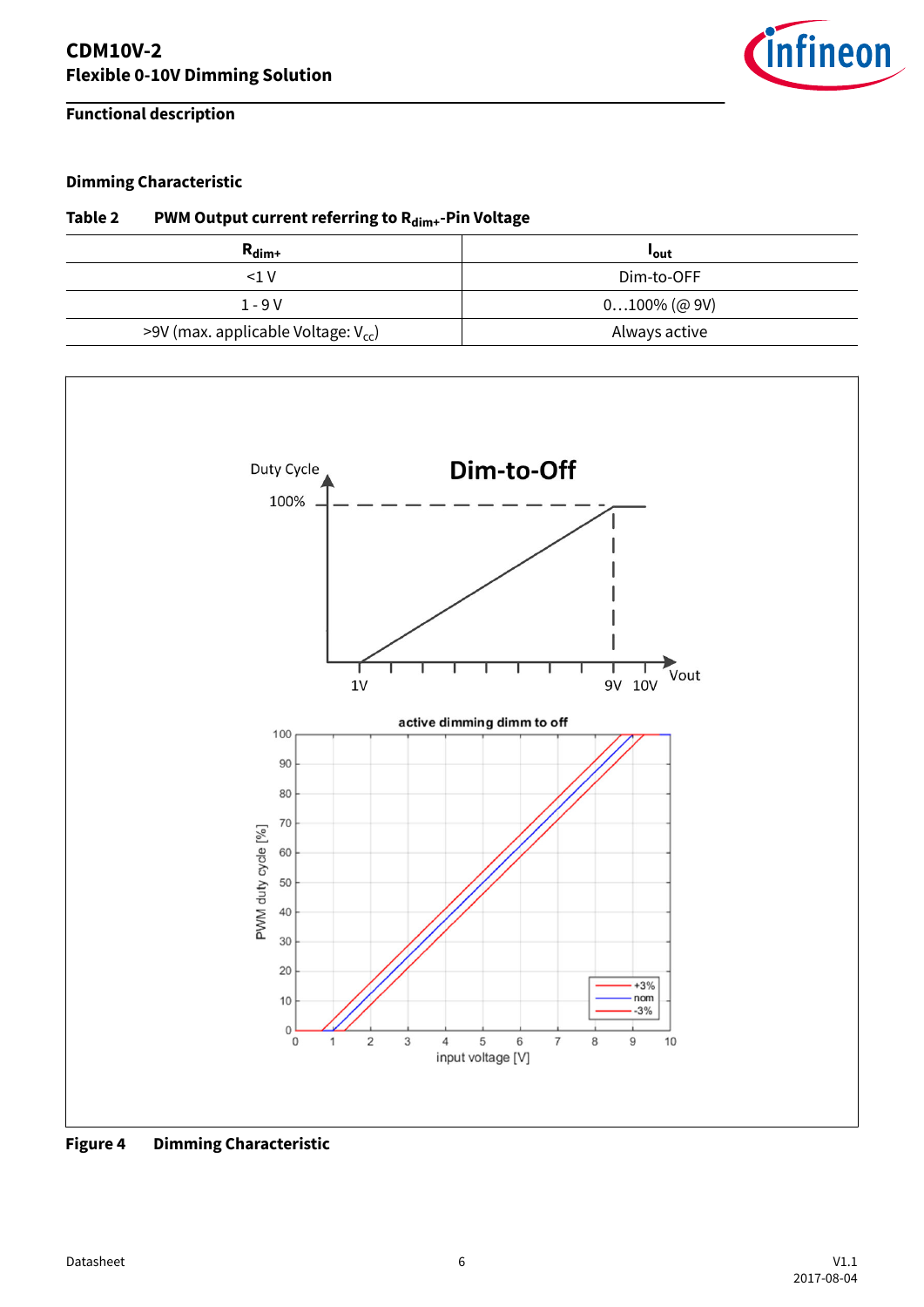

### <span id="page-6-0"></span>**Electrical characteristics and parameters**

# **4 Electrical characteristics and parameters**

| Pin<br><b>Name</b> |                   | <b>Values</b> | Unit           | <b>Note or Test</b><br><b>Condition</b> |                                                                                                                          |
|--------------------|-------------------|---------------|----------------|-----------------------------------------|--------------------------------------------------------------------------------------------------------------------------|
|                    | Min.              | Max.          |                |                                         |                                                                                                                          |
| 1                  | $V_{\rm CC}$      | 11            | 25             | $\vee$                                  |                                                                                                                          |
| $\overline{2}$     | <b>GND</b>        | 0             | 0              | V                                       | Point of reference                                                                                                       |
| 3                  | $I_{\text{out}}$  | $-0.5$        | 3.63           | $\vee$                                  | Depending on the<br>optocupler voltage<br>@ 5mA                                                                          |
| $\overline{4}$     | <b>NC</b>         | $-0.25$       | 0.1            | ٧                                       | Connect to GND<br>during operation                                                                                       |
| 5                  | <b>NC</b>         | $-0.25$       | 0.1            | V                                       | Connect to GND<br>during operation                                                                                       |
| 6                  | $R_{\text{dim}+}$ | $-0.5$        | $V_{CC}$ + 0.5 | V                                       | An applied voltage<br>above max value<br>leads to the<br>destruction of the<br>device. Also valid if<br>$V_{CC}$ is 0 V. |

## **Table 3 Absolute Maximum Ratings**

Absolute maximum ratings (**Table 3**) are defined as ratings which when being exceeded may lead to destruction of the integrated circuit. Exposure to absolute maximum rating conditions for extended periods may affect device reliability. Maximum ratings are absolute ratings; exceeding only one of these values may cause irreversible damage to the integrated circuit. These values are not tested during production test.

### **Table 4 Electrical Characteristics**

| <b>Parameter</b>                         | <b>Symbol</b>    |                        | <b>Values</b>                                      |                                                        |              | <b>Note or Test</b>                                    |
|------------------------------------------|------------------|------------------------|----------------------------------------------------|--------------------------------------------------------|--------------|--------------------------------------------------------|
|                                          |                  | Min.                   | Typ.                                               | Max.                                                   |              | <b>Condition</b>                                       |
| Input Voltage                            | $V_{in}$         | 11                     |                                                    | 25                                                     | V            | Operating Voltage                                      |
| Junction Temperature<br>Range            | $T_{J}$          | -40                    |                                                    | 135                                                    | $^{\circ}$ C |                                                        |
| <b>Ambient Temperature</b><br>Range      | $T_A$            | $-40$                  |                                                    | 105                                                    | $^{\circ}$ C |                                                        |
| Power Dissipation                        | $P_{\text{tot}}$ | 6.05@1%<br>duty cycle; | 130 @ 100% duty<br>cycle<br>54 @ 50% duty<br>cycle | $160 \, \textcircled{a}$<br>100%<br>PWM&<br>$25V_{in}$ | mW           | Dimmer current<br>included                             |
| <b>Current Consumption</b>               | $I_{CC}$         |                        |                                                    | 1                                                      | mA           | Current<br>Consumption of<br>the IC for self<br>supply |
| <b>Output Current for</b><br>Dimmer      | $I_{\text{dim}}$ | $-10%$                 | 200                                                | $+10%$                                                 | μA           | Current flow out<br>of $R_{\text{dim}+}$ -Pin          |
| <b>Output Current for</b><br>Optocoupler | $I_{\text{out}}$ | $-10%$                 | 5                                                  | $+10%$                                                 | mA           |                                                        |
| PWM frequency                            | f <sub>PWM</sub> | $-6%$                  | 1000                                               | $+6%$                                                  | Hz           |                                                        |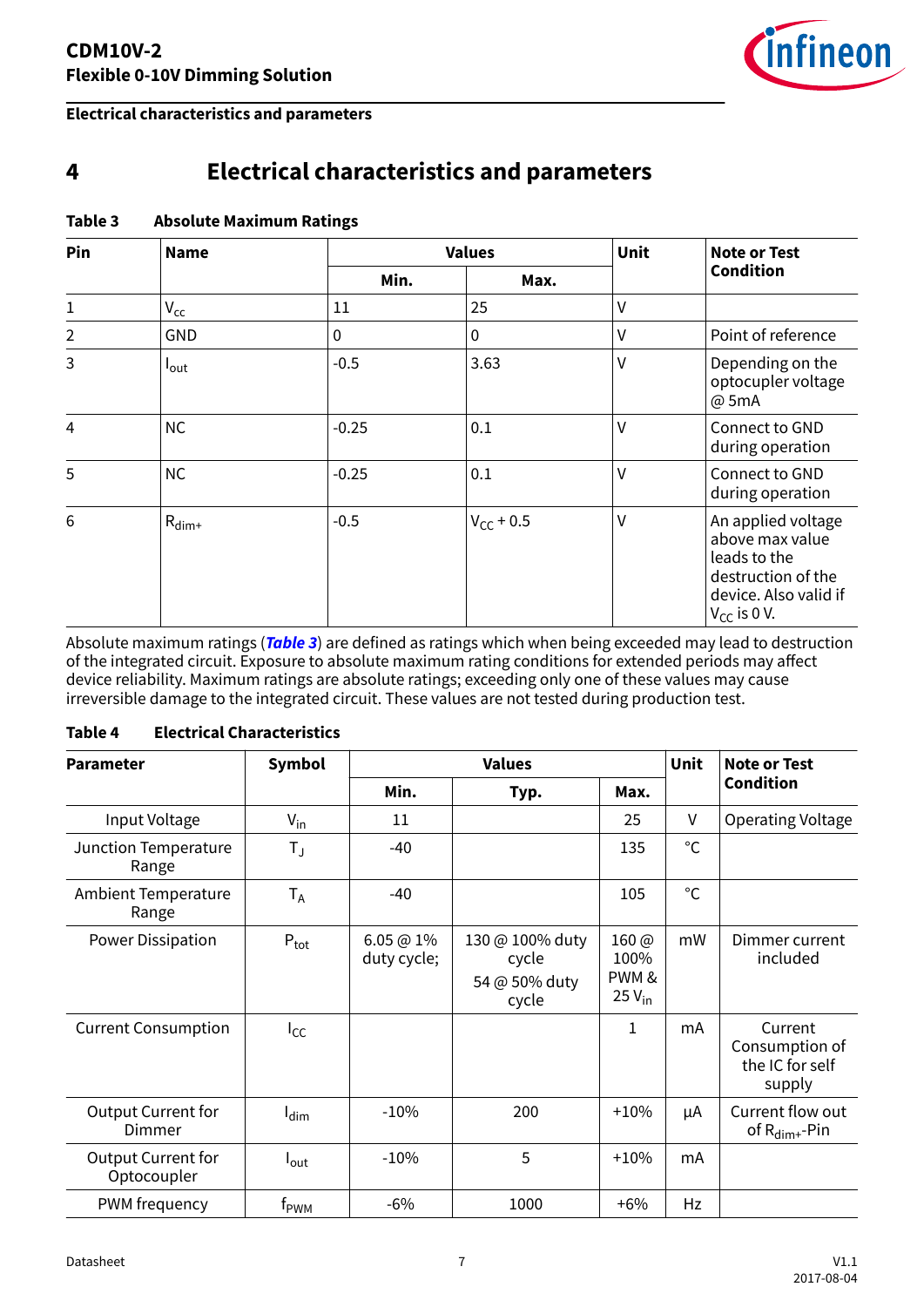## **CDM10V-2 Flexible 0-10V Dimming Solution**



## **Electrical characteristics and parameters**

| <b>Parameter</b>          | Symbol           | <b>Values</b> |      |      | Unit | Note or Test                                            |
|---------------------------|------------------|---------------|------|------|------|---------------------------------------------------------|
|                           |                  | Min.          | Typ. | Max. |      | <b>Condition</b>                                        |
| Dimming accuracy          |                  | $-3$          |      | $+3$ | $\%$ | With active<br>dimming incl. all<br>variations          |
| Wake-up Time              | $t_{w}$          |               |      | 40   | μs   | Time from $V_{CC}$ =<br>11 V to first<br>output current |
| <b>ESD capability HBM</b> | $V_{HAB}$        |               |      | 1500 | V    | according to<br>ANSI/ESDA/JEDEC<br>$JS-001$             |
| <b>ESD capability CDM</b> | V <sub>CDM</sub> |               |      | 500  |      | according to<br><b>JESD22 C101</b>                      |

## **Table 4 Electrical Characteristics (continued)**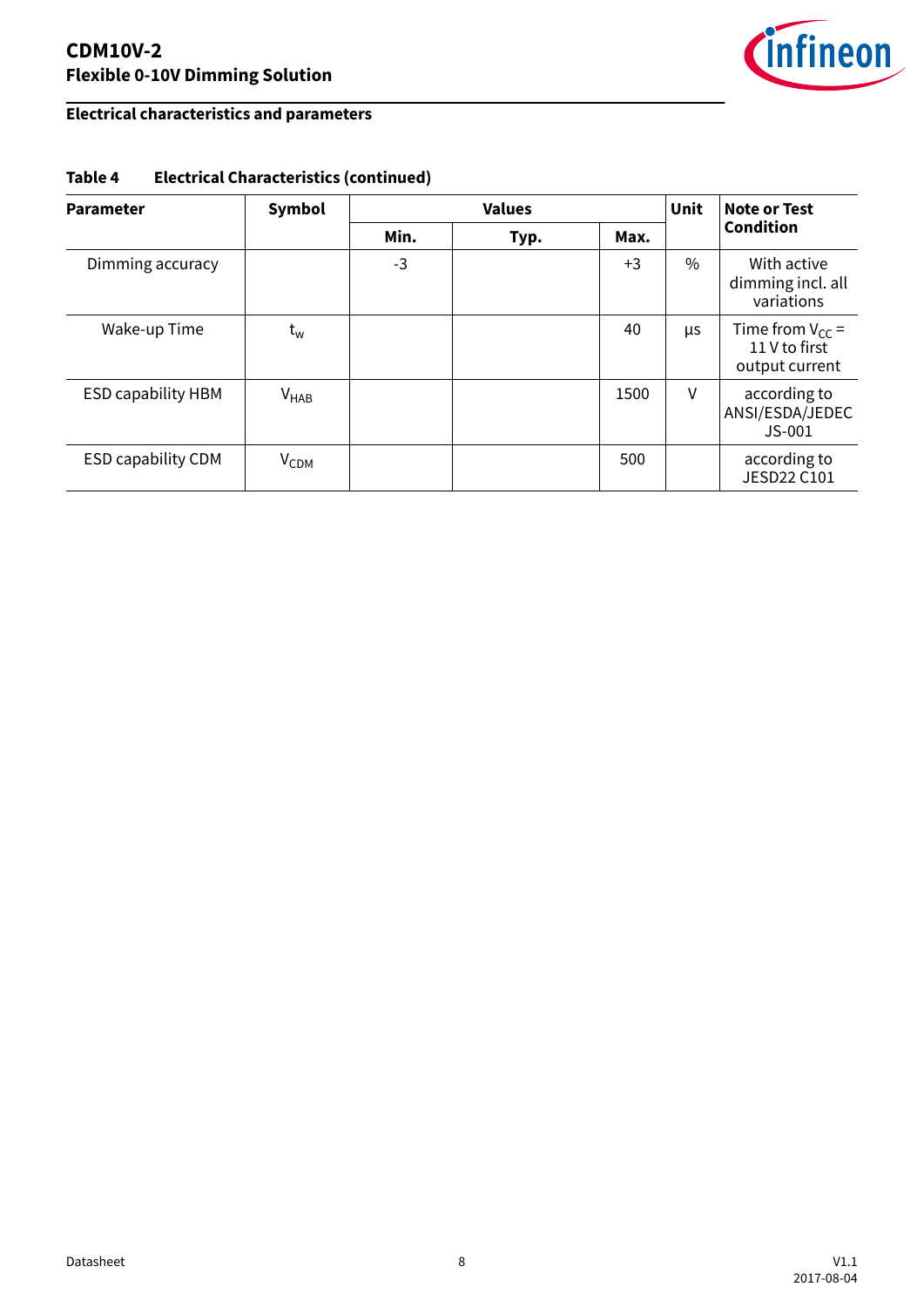

<span id="page-8-0"></span>**Package dimensions**

# **5 Package dimensions**

### **Package Drawings**



**Figure 5 Package Drawings**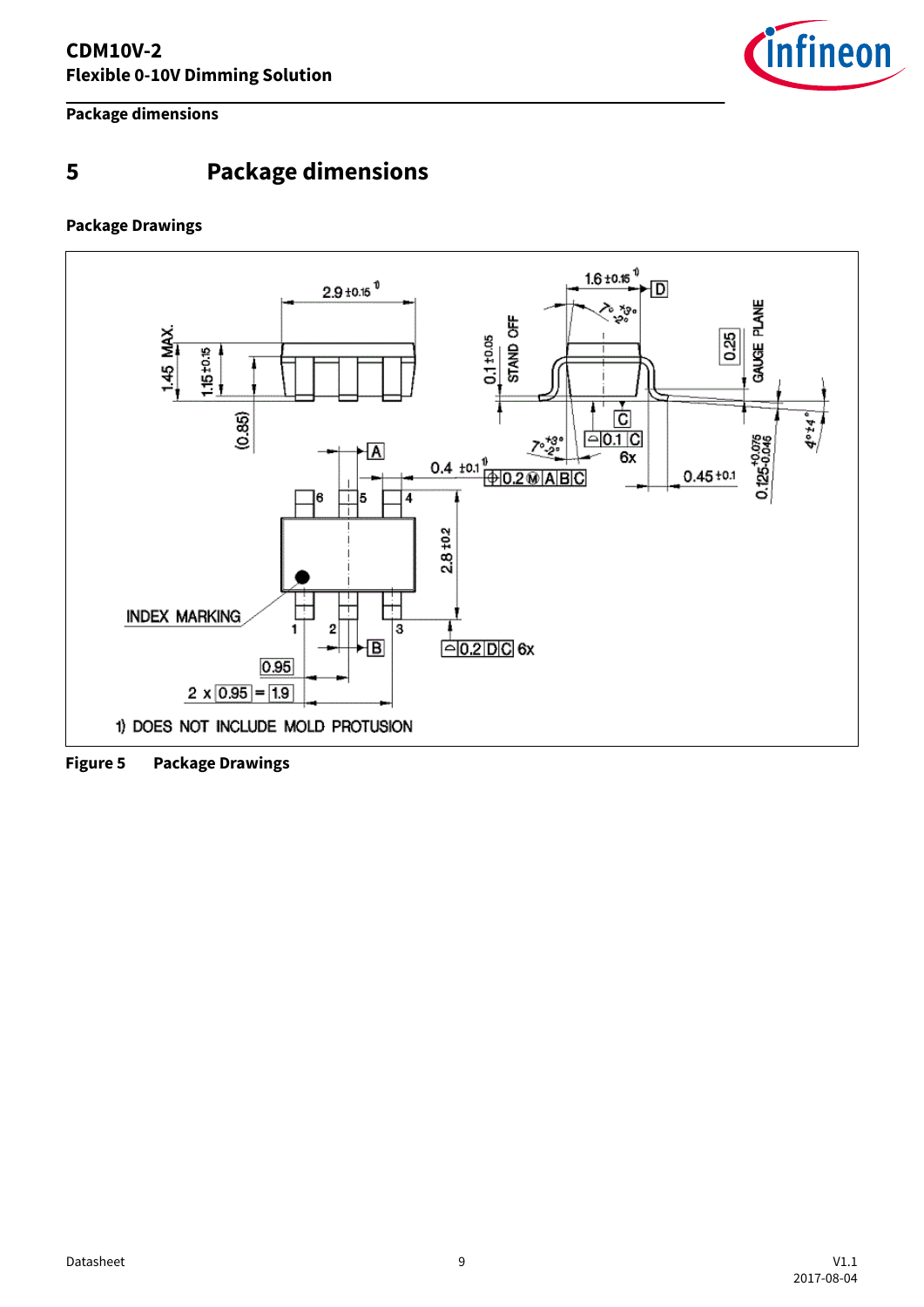## **Package dimensions**

### **Footprint**





### **Packing Description**



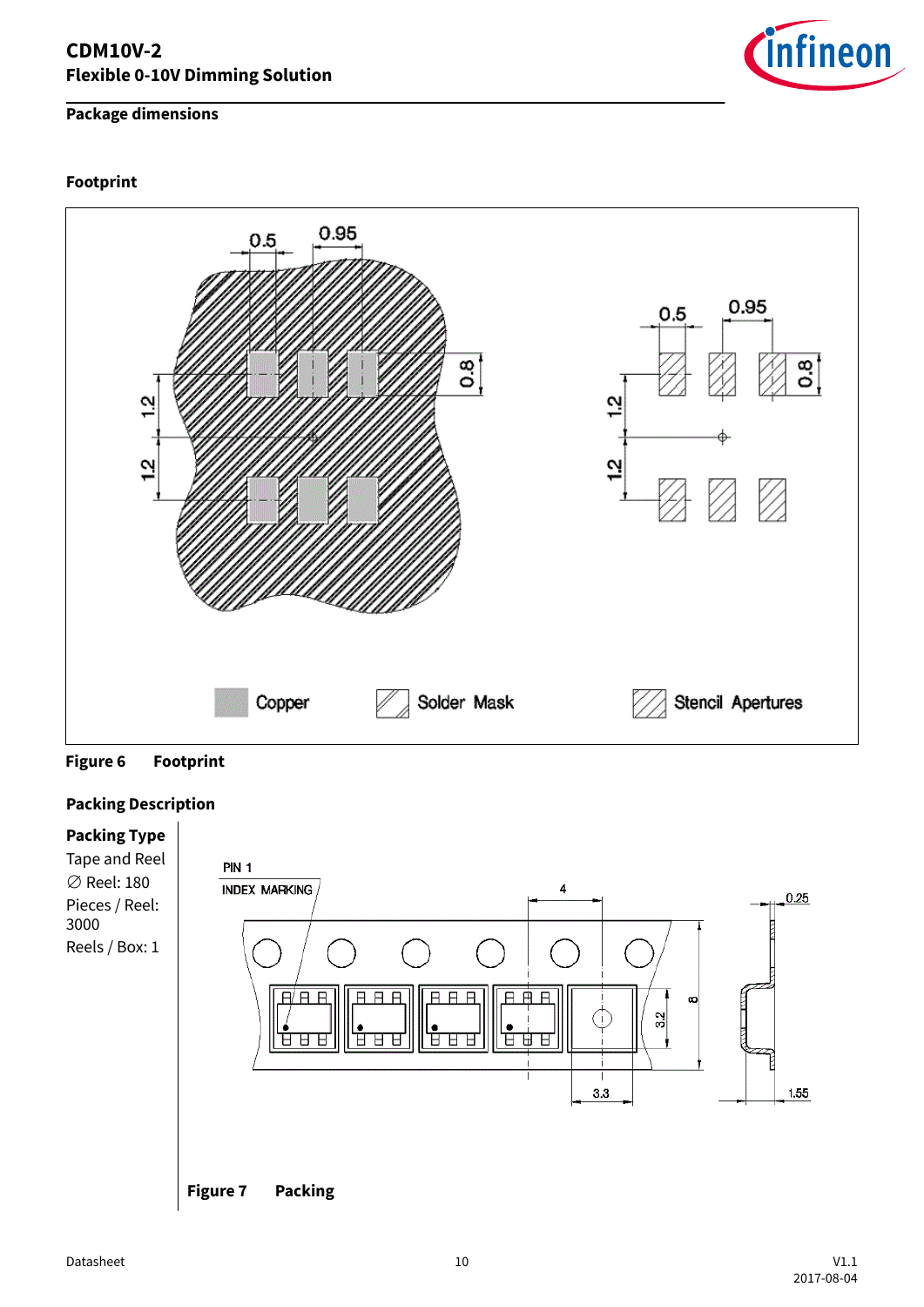### <span id="page-10-0"></span>**References**



Additional support material can be found under the following link.

**Related information**

**<http://www.infineon.com/CDM10V>**

# **Revision history**

| <b>Document</b><br>version | Date of<br>release | <b>Description of changes</b>         |  |
|----------------------------|--------------------|---------------------------------------|--|
| 1.0                        | 10.03.2017         | Initial Version                       |  |
| 1.1                        | 04.08.2017         | Changed misleading picture (figure 4) |  |